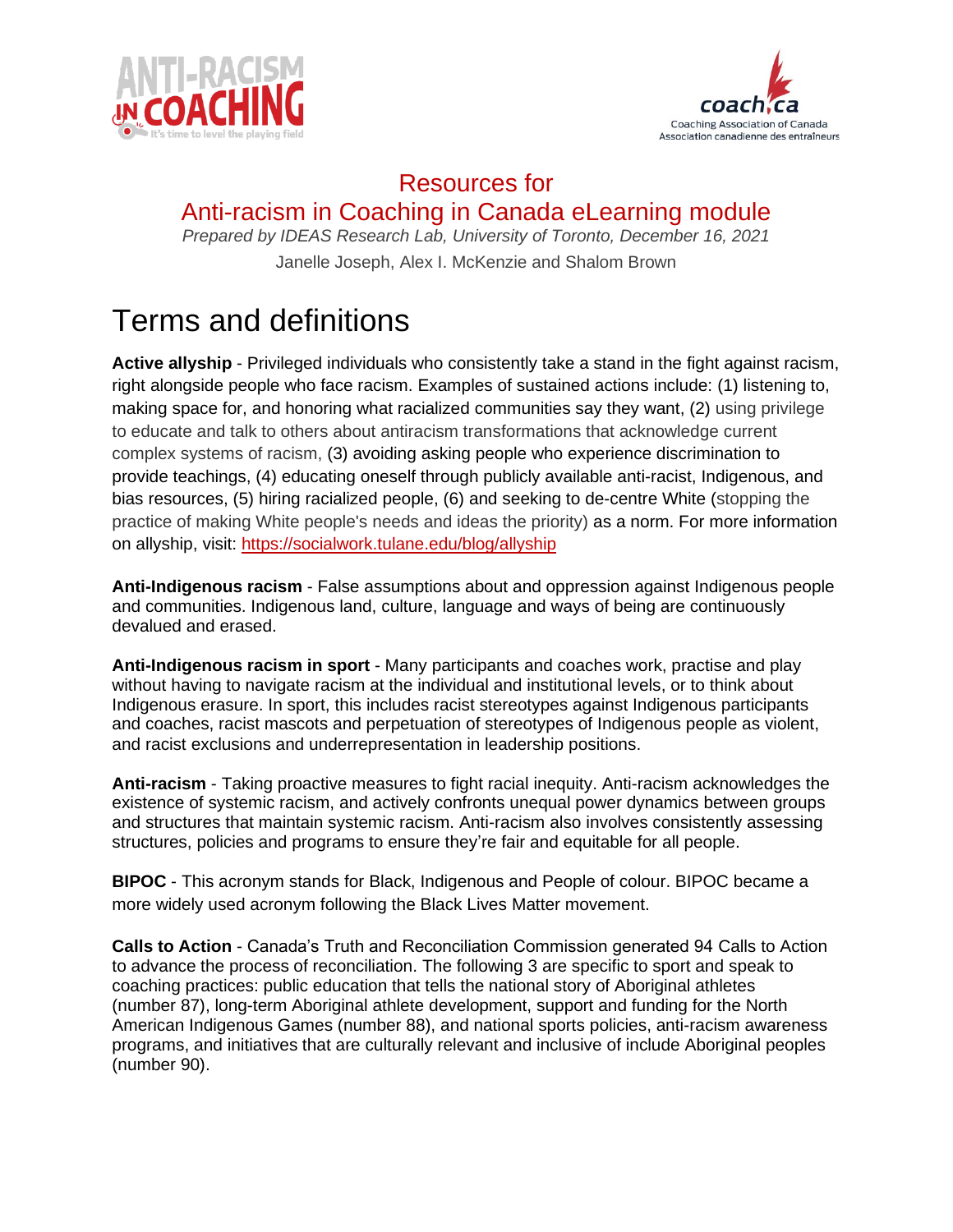



**Cis-gender** (sometimes cissexual or shortened to cis) - A person whose gender identity corresponds with their sex assigned at birth. An example is a person who is assigned female at birth and identifies as a woman. The opposite of cis-gender is **transgender**.

**Colonialism** - Nations gaining full or partial political control over another nation, occupying their lands with settlers, and economically exploiting the land and people. This system is the foundation of Canada and still operates today. Colonialism is directly linked to systemic racism as it labels people based on racial categories used to justify exploitation.

**Counterstories** - A method used by Black and Indigenous communities to expose, analyze and challenge narrow and single-perspective accounts of histories and knowledges. Counterstories make space for multiple and nuanced truths of misrepresented and racialized people and experiences. Counterstories also allow for critical reflection on privilege and highlight how we continue to operate in interlocking systems of oppression.

**Critical reflexivity** - Essential to the decolonization process, critical reflexivity is a way to identify, question and evaluate long-held or rooted assumptions. It emphasizes reflection on the dominant narratives, assumptions and perspectives that we understand as inherent and true, in relation to the colonial processes that created them and the power relations that continue to uphold these understandings.

**Discrimination -** The denial of equal treatment, benefits, and opportunities to, or imposing unequal burdens on, individuals or groups because of perceived characteristics/physical traits, membership in specific racialized groups, and assumptions about their inadequacies. Discrimination may be unintentional but results from distinguishing people without regard to their individual merit, capacities, and circumstances.

**Individual racism** - Negative attitudes toward a person based on misguided ideas of inferiority of their racial group. Individual racism is reflected by an individual's actions and words, whether conscious or unconscious, direct or indirect, or intentional or unintentional.

**Informed allyship** - Using privilege to advocate for and work toward supporting the healing, celebration and resurgence of racialized and Indigenous communities. Informed coaches extend their learning to acknowledge the harmful and ongoing nature of colonial processes, the legacy of Residential Schools and ongoing racism. Through informed allyship, these coaches actively engage with reconciliation and anti-racist practices. Some examples include: engaging in critical reflexivity, incorporating local knowledge from Indigenous communities, and calling out racist behaviors and practices.

**Institutional racism** - Differential treatment of, or discriminatory practices toward, various groups based on race. This treatment is a result of an institution's established rules, policies and regulations. In turn, those are both informed by and inform the norms, values and principles. Institutional racism is enacted by individuals within organizations, who because of their socialization, training and allegiance to the organization abide by and enforce these rules, policies and regulations.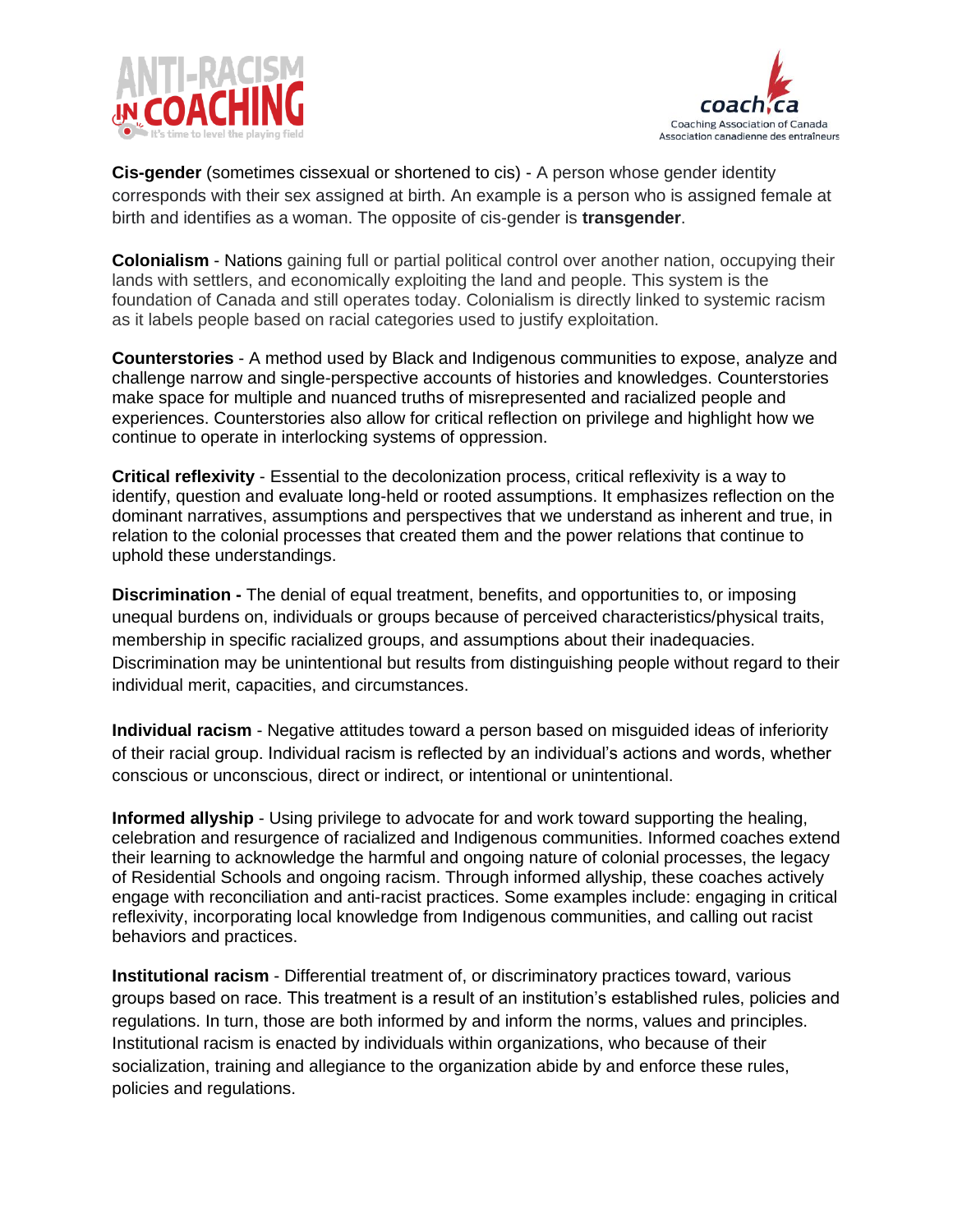



**Intersectionality** - Because every person has a race, a gender, disability status, sexuality, …, each different group of people experiences race and racism differently. Intersectionality emphasizes the simultaneous and mutually reinforcing aspects of oppression based on complex identities. For example, an Indigenous two-spirit person on Turtle Island (North America) embodies a masculine and feminine spirit and doesn't adhere to gender binary categories, and may experience discrimination from a combination of racism, sexism and homophobia.

**Meritocracy** - A system where access is equal between racial groups and individuals who work hard earn success based on merit. Meritocracy would allow equal opportunity for any individual to access positions on teams, head coaching jobs and leadership roles through applied and transparent processes.

**Model minority stereotype** - The model minority stereotype views certain racialized groups as more likely to have a high education and an advanced career as well as to be more qualified, hard-working, and natural leaders than other racialized groups. This stereotype is often applied to East and South Asians. It's harmful because it can mask discrimination these groups face, create unjustified and impossible-to-achieve standards, and sets a racial hierarchy with Black and Indigenous groups at the bottom.

**Nepotism** - A system of favourable access to jobs, promotions, or inclusion based on friendship or kinship. This practice often extends within White groups as white, cis-gender, non-disabled men are more likely to hold positions of power and recruit those who share their identities.

**Otherness** - The position that people or groups are "other" if they appear to differ from or be outside of a dominant group. This could be based on social identifications (race, gender, ability, sexuality, …) that "other" people do or don't have compared to a dominant group. Otherness can lead to discrimination.

**Presumed incompetent stereotype** - A combination of race, class, ability and gender discrimination results in assumptions of some racialized people being unable to succeed, unskilled, or unknowledgeable. Unlike the model minority stereotype, which unfairly assumes leadership abilities and hard work of East and South Asians, the presumed incompetent stereotype is often applied to Blacks and Indigenous peoples and unfairly emphasizes poor work ethic and low intelligence This is the opposite of the model minority stereotype. Examples of presumed incompetent stereotypes are assuming that someone is physically strong but is less intelligent and has a poor work ethic. Such stereotypes grew out of slavery, when

**Privilege** - The rights and ways of being that privileged people never have to think about because they don't face discrimination. Despite experiencing select privileges (being without disabilities, White), someone can face other discriminations (queer, woman). People with White privilege may experience struggles in life and fight to earn their position, education or income. However, they don't experience discrimination because of race. Power associated with privilege can be used to change systems of discrimination.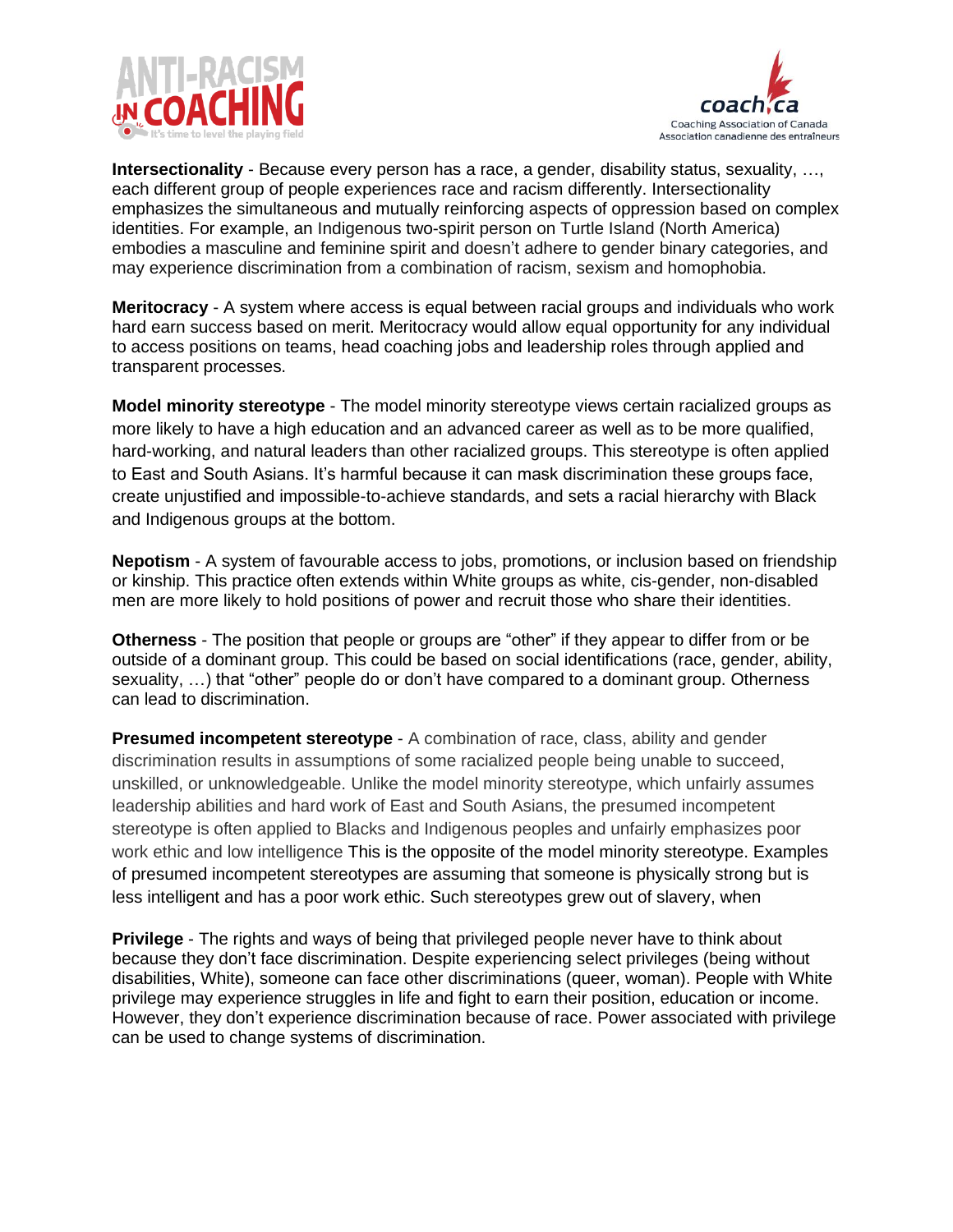



**Race and racialized** - Race isn't based on physical and genetic criteria. It's a social, political and historical idea created by socially dominant groups. People become racialized when meanings are attributed to a previously unclassified group (for example, Mohawk and Cree become Indigenous or Yoruba and Jamaican become Black). They're understood as a group with commonalities and are treated as such, while individual characteristics are erased.

**Racial evasiveness** - Avoiding discussions of race promotes misinformation and allows White people, cultures and ideas to remain in the centre and privileged. Since racism is experienced as a culturally loaded term that's associated with bad people, it's difficult to talk openly about racism. People can become uncomfortable and combative, unwilling and unprepared to discuss racism directly, resulting in reinforcing coded language (for example, describing something as urban, expressing ideas that racism is 'not seen'). This is sometimes referred to as colourblindness.

**Racism** - The belief that a group is superior to others. Racism is displayed through any action or practice that treats people differently because of their colour or ethnicity. This distinction is often used to justify discrimination.

**Residential School System** - A system used to assimilate Indigenous children into White Canadian society. Indigenous children were forcibly and violently separated from their families, and subjected to physical, sexual, emotional and psychological harm. The system was based on colonial racist ideas that dehumanized Indigenous peoples and required they be "civilized" through White Christian education systems, including sports. The last Residential School closed in 1996. Over 7000 children died in these schools and many Indigenous people are survivors and descendants of survivors.

**Residential School System legacies** - It's critical to understand and recognize the lasting and present-day impacts of Residential Schools and colonial violence on Indigenous communities. Passed on through intergenerational trauma, these legacies include continued loss of language, culture, traditional teachings, and well-being. Non-Indigenous Canadians continue to benefit from the impacts and violence of Residential Schools and colonialism, as the erasure of Indigenous culture and language and the removal of people from their land allowed Canada to become a nation.

**Self-reflection** - The process of examining oneself for values, needs and biases to increase awareness and engage with others more consciously and objectively.

**Stereotypes** - Persistent ideas, meanings and myths attributed to particular groups to maintain the social order. Perpetuated by media and educational curricula, stereotypes are believed to be universal, essential or natural truths about racial groups. Stereotypes can be so firm that even when we see evidence to the contrary, we remain surprised by the evidence instead of dismantling our assumptions. Two examples of damaging stereotypes are the presumed incompetent stereotype and the model minority stereotype.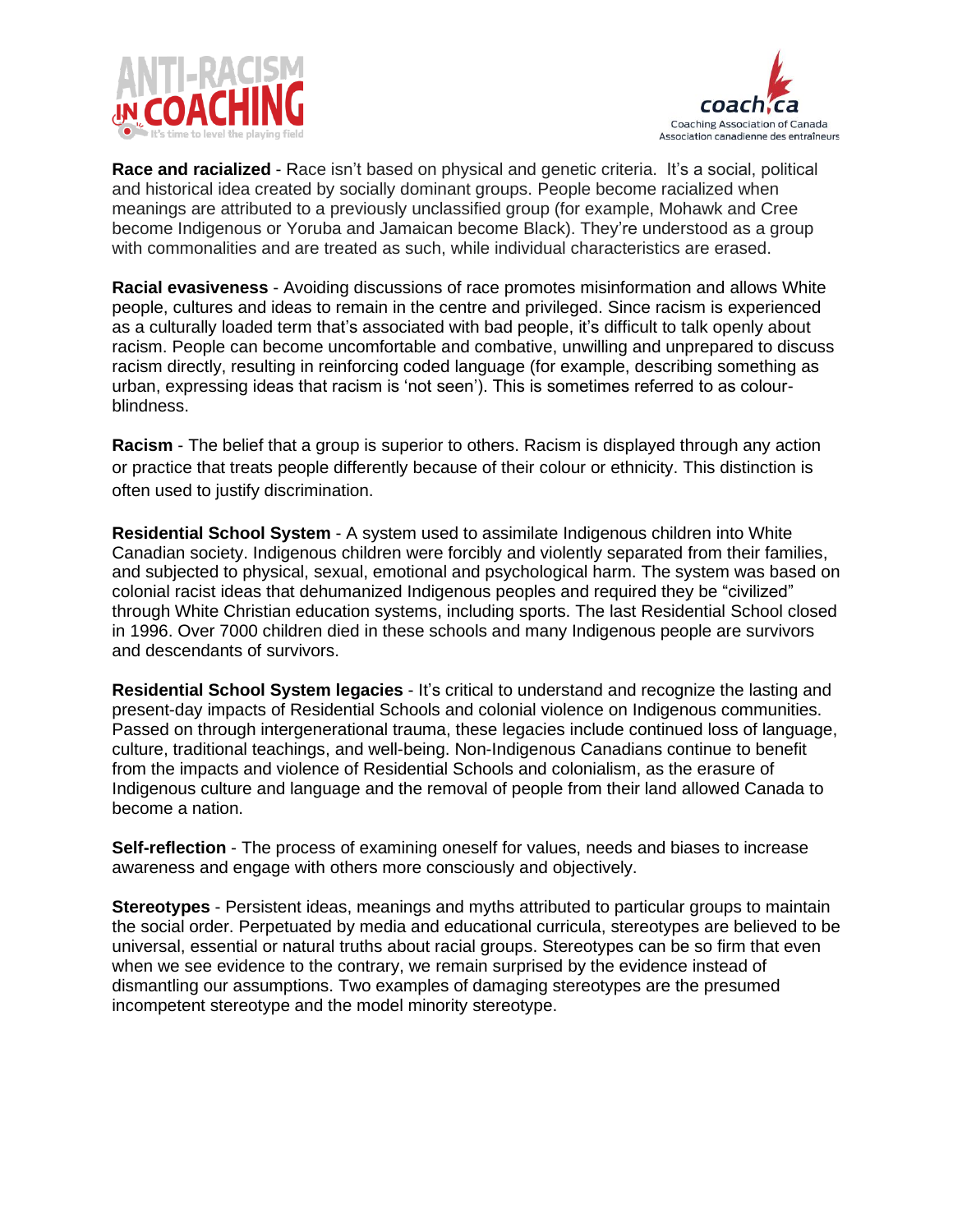



**Systemic racism** - Discrimination through policies and practices which may appear neutral on the surface, but which can exclude particular racialized groups through multiple organizations that make up a system. Racism happens daily, at every level of society and within every person. Sustained racial inequality is tied to social systems and institutions, and is embedded into practices such as recruitment and promotion. Systems have rules and practices that inherently exclude. Indigenous and racialized people experience systemic racism - social systems and institutions such as health, education and sport- when rules are applied differently to them, negative assumptions are made about them, or they receive less favorable treatment.

**Systemic racism in coaching certification** - The rules and practices for systems aren't evenly applied to all people based on individual and community differences. Coaching certification processes that require expensive training, on-site education, and lengthy processes all disadvantage people who live rurally and are from lower socioeconomic backgrounds. Indigenous people are disproportionately excluded by coaching certification processes.

**Talent wastage** - The result of a coach's incorrect selection or deselection of a participant for a team, resulting in negative outcomes. Most talent wastage stems from: cognitive biases affecting human judgment such as unconscious bias, and situational factors affecting the decisions such as cultural insensitivity.

**Transgender** (sometimes trans) - A person whose gender identity is different from the sex they were assigned at birth. For example, someone may be assigned male at birth but identifies as a girl or woman. The term **trans** also includes people who identify beyond the gender binary of man or woman (genderqueer, non-binary, gender variant). If you're in doubt about the correct term to use for someone, always respect the words they use to describe themselves.

**Trauma-informed coaching** - Allows for the adoption of coaching practices that recognize the experiences of trauma for participants and supports their healing and ability to thrive. This type of coaching requires awareness of brain and body connections, behavioural reactions and symptoms of trauma, different causes of trauma, and understanding of a need for safety, clear boundaries and confidentiality.

**Treatment discrimination** - When members of a social group receive fewer opportunities and are treated poorer than others, despite strong work and athletic performance. Behaviours rooted in racist ideologies contribute to shortcomings within Canadian sport systems. For example, qualified racialized participants and coaches are overlooked or undervalued. Sport coaches and administrators who are unaware of how their biases can lead to discrimination are likely to reproduce assumptions about racialized participants and coaches, which reinforces inequities in sport.

**Truth and Reconciliation** - In Canada, the Truth and Reconciliation Commission was created to document the effects of the Residential School System and establish recommendations to develop and maintain a mutually respectful relationship between Indigenous and non-Indigenous people in Canada.

**Unconscious biases** - Social stereotypes about groups of people that individuals form outside of their own conscious awareness. They're formed from ideologies and knowledge adopted as universal and inherent, based on colonial processes of racialization and otherness.